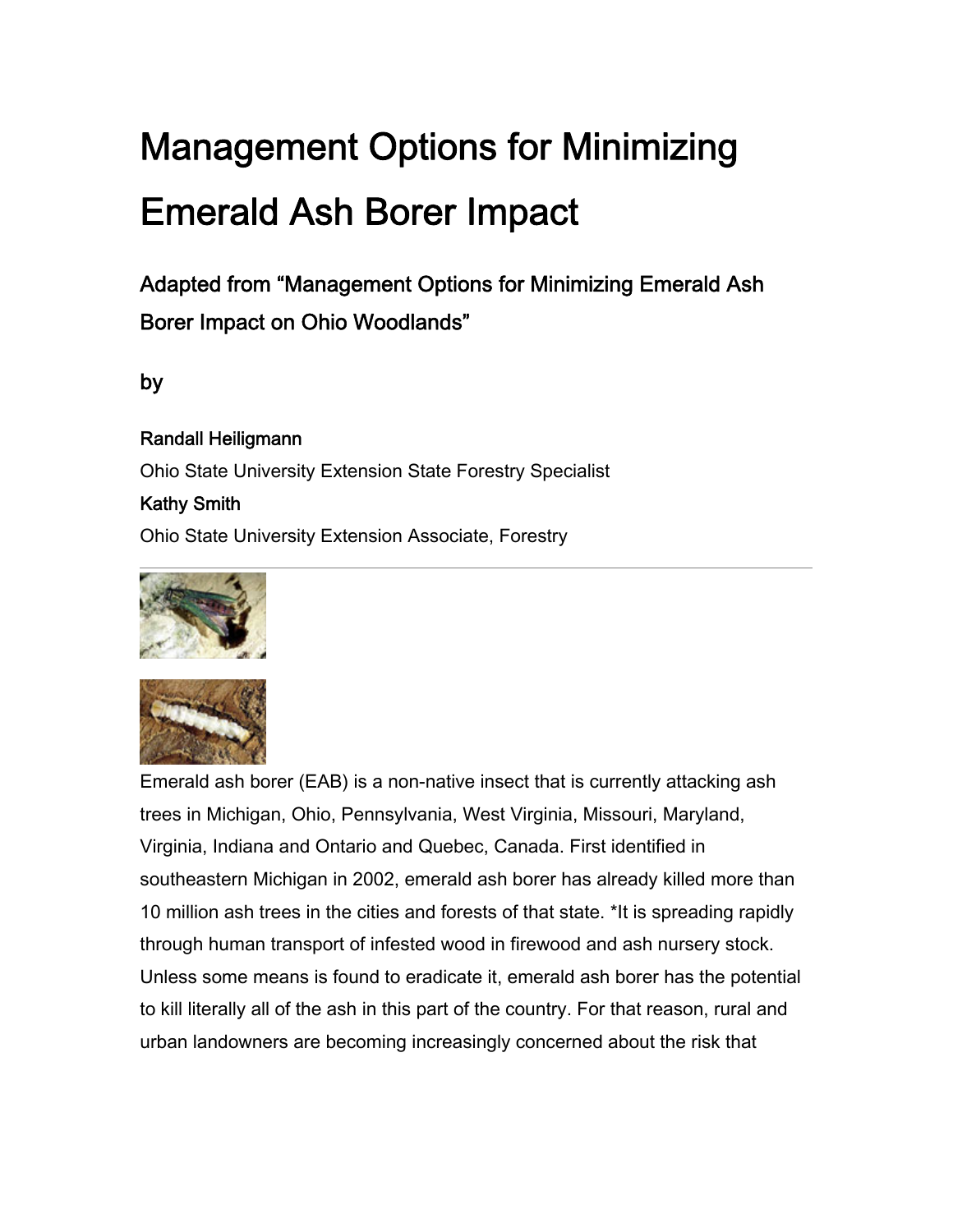emerald ash borer poses to their ash trees and woodlands, and asking what they can do to address that risk.

Emerald ash borer is a selective pest; it attacks only ash trees, members of the genus *Fraxinus*. However, it attacks all of our native ashes—black, blue, green, pumpkin, and white<sup>1</sup>. To learn more about emerald ash borer, including how to identify the insect and its damage; to learn to identify ash trees; or to obtain a diagnostic checklist to help determine if your trees or woodland are infested with emerald ash borer, visit New York's emerald ash borer web site at www.dec.ny.gov

This fact sheet presents alternative management strategies to minimize the impact of EAB on woodlands and existing or planned reforestation plantings, and identifies the consequences of adopting those strategies. Extensive efforts are currently underway to contain and eradicate EAB in the United States, but the success of these efforts will not be known for several years. For many landowners, however, the effectiveness of implementing a woodland management strategy to minimize EAB impact depends on getting started in the very near future, long before the success or failure of the eradication efforts is known.

Decisions concerning whether or not to act and what action to take will, in some instances, be guided by how close your land is to the current infestation and any potential quarantine or mandatory ash eradication area. That information will most likely dictate the urgency of any action you may decide to take. It is important for woodland owners to evaluate the potential impact EAB could have on their woodlands and develop appropriate strategies to minimize that impact. If EAB is not controlled or eradicated, stand management activities initiated now could be critical in reducing the impact of EAB in the future as it moves through the state. This will be particularly true for stands with a relatively high ash composition.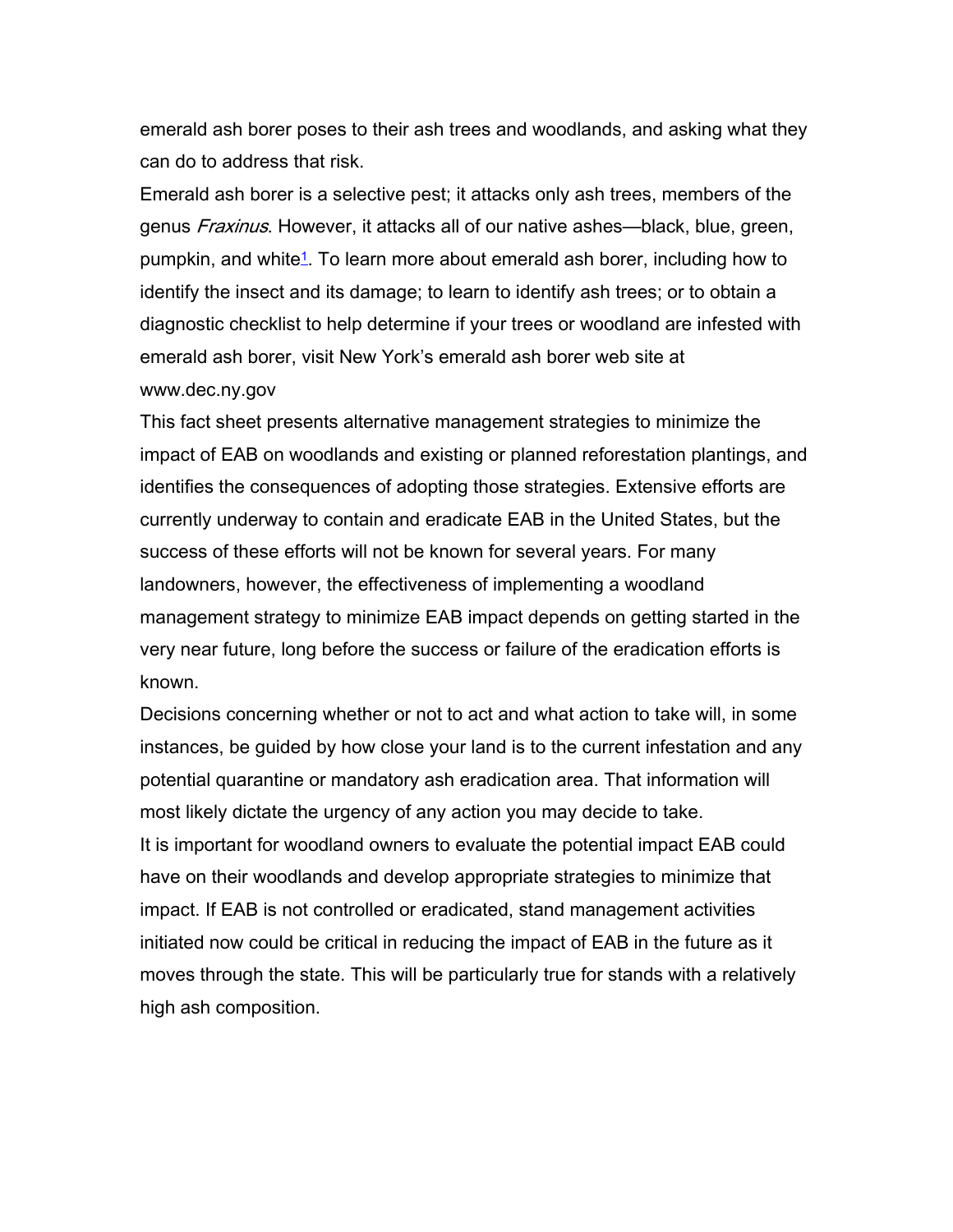## Ash in Eastern United States

Ashes are important tree species in the natural forests of the eastern United States including New York. The species distribution and amount of ash in New York's forests is not at all uniform, but varies dramatically from stands containing no ash to stands composed predominantly of ash. White ash is found throughout the state, and typically grows on deep, fertile upland soils. Green ash is also found growing throughout the state, but is typically found on moist bottomland soils and along streams. Black ash, less common than white or green ash, is found growing in low, moist areas, often on poorly drained soils.



#### Background Considerations

As you evaluate management strategies to minimize the potential impact of EAB in your woodland, there are several important facts that should influence your decision to act or not, and what action to take.

- There are no assurances that EAB will be controlled or eradicated.
- Because EAB is a relatively new, exotic pest, our knowledge about the insect, its habits, and its management or control are constantly evolving and expanding.
- It would be a serious error to assume that EAB is a concern only for woodland owners near any current EAB infestations. EAB is a concern for woodland owners throughout the northeast and mid west.
- Due to the time constraints on contractors working to eradicate ash trees within an eradication zone, a woodland could sustain considerable "collateral damage" to the stand of trees left behind. This damage may consist of deep ruts throughout the woods and damaged non-ash trees that will impact the future of the stand.
- Proactive landowners will have greater control over their woodland resources, both in terms of minimizing possible collateral damage from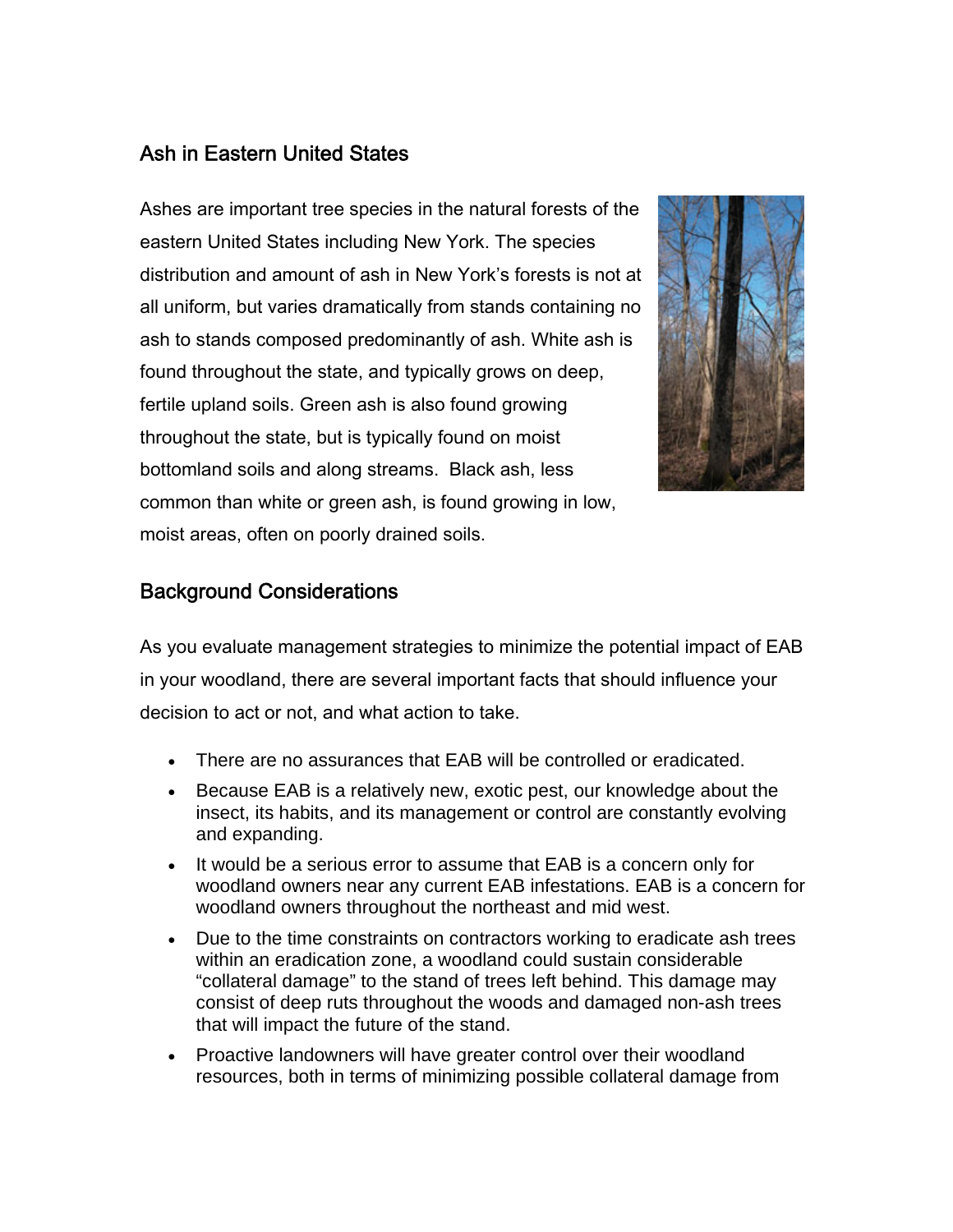short-term eradication efforts should they occur on the property and in minimizing the long-term impact of EAB if it is not eradicated.

- Owner-initiated management activities involving the appropriate reduction or elimination of ash trees may contribute to the overall effort to eradicate EAB when accomplished on forest land near EAB infestations.
- A variety of factors enter into evaluating and selecting the management strategy appropriate for a specific woodland, and for this reason the best management decisions will always be made in consultation with a professional forester.

#### The remainder of this fact sheet is designed to guide woodland owners through an evaluation of alternative management strategies to address four situations:

- A tree planting (reforestation, windbreak, etc.) where, if it were not for EAB, ash would be a species included in the planting.
- An existing tree planting (plantation) containing ash, in which the trees are less than 2 inches dbh
- An existing forest stand containing ash in which the dominant trees are less than 12 inches dbh.
- An existing forest stand containing ash in which the dominant trees are greater than 12 inches dbh.

The presentation that follows is divided into the four situations identified above along with alternative management strategies for each. There is a diagram for each situation where the situation is defined in a green box with the alternative management strategies being outlined in a yellow box. The diagrams are then followed up by a more detailed discussion identifying the effects on and benefits to the woodland for each strategy. Each alternative management strategy is described for the three possible outcomes of the EAB eradication effort: (1) EAB is not eradicated and is allowed to naturally progress across the state and ultimately infests the woodland, (2) the planting or stand falls within a future ash eradication zone, and (3) EAB is eradicated and never infests the woodland.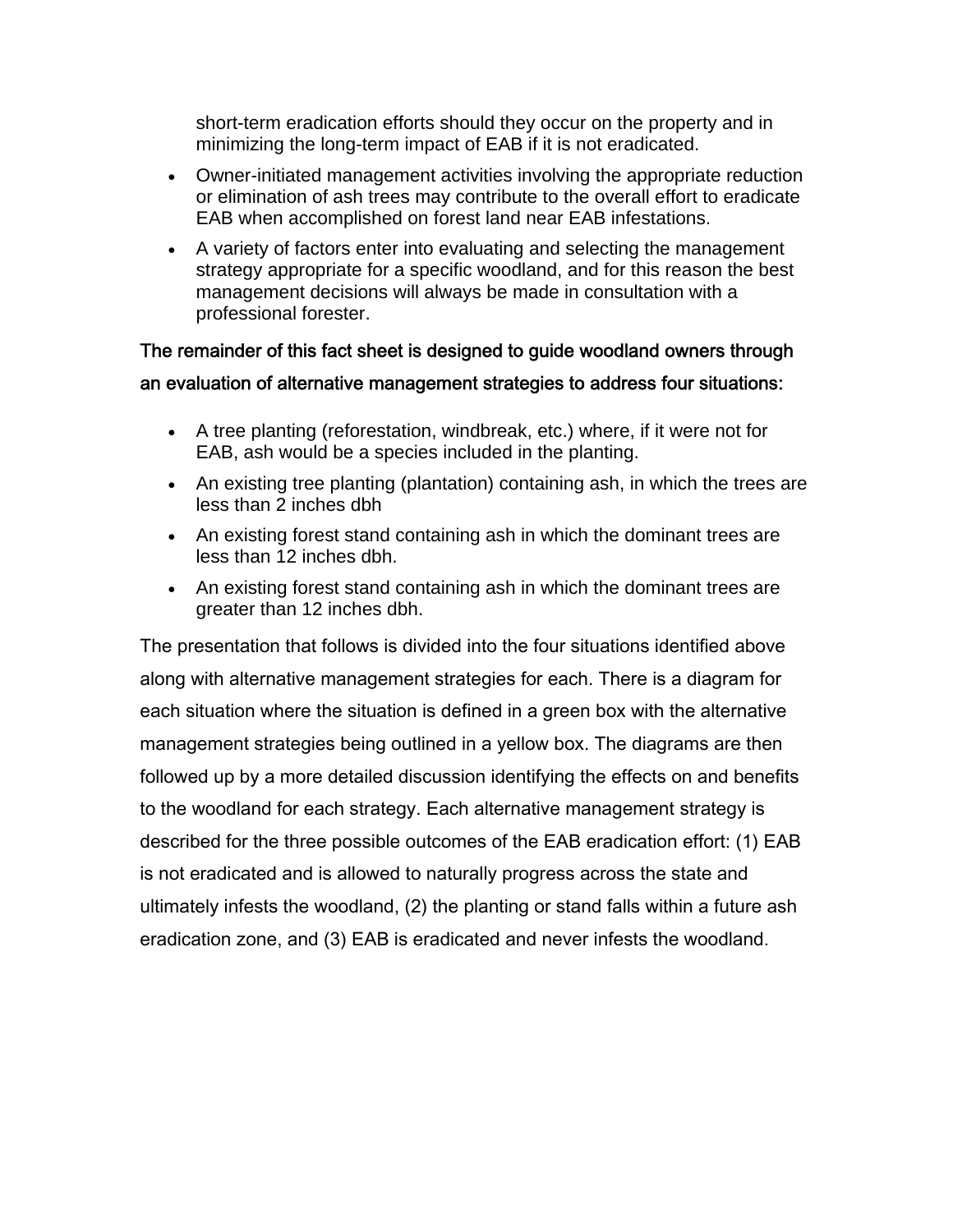#### Strategies for Tree Planting



- 1. No more than 20 percent of the trees planted should be native ash, the planting should be at a spacing of 9 X 9 feet or closer, and the ash should be distributed evenly throughout the planting (i.e., if 20 percent ash, every fifth tree planted should be an ash).
	- a. If **EAB infests** the planting, killing all the ash, the planting will still be at an acceptable stocking level. Other than the loss of ash as a species in the planting, the overall impact of losing the planted ash will be negligible.
	- b. If the **planting falls within a future ash eradication zone**, the removal of the ash at that time will have a negligible impact on the planting. If this happens, it is suggested that landowners perform the required eradication themselves whenever possible to minimize collateral damage.
	- c. If **EAB doesn't infest** the planting, ash remains a viable component of the planting unless removed in the future for non-EAB reasons.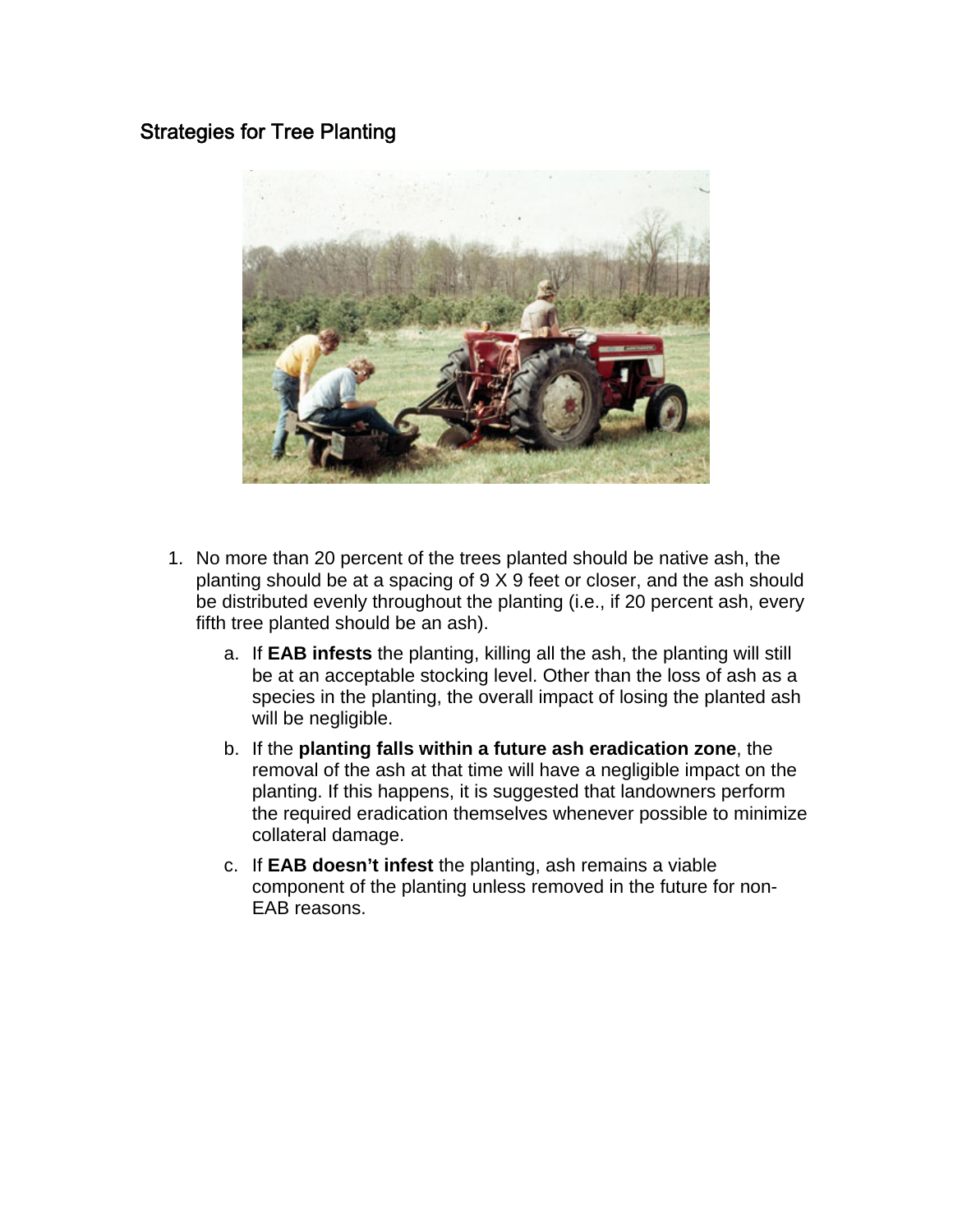Strategies for Existing Tree Plantings (Plantations) That Contain Ash Trees



- 1. Take no action in plantations containing ash in which the majority of trees are less than 1½ to 2 inches dbh unless mandated to remove the ash by a regulatory agency. At commonly used planting spacings, competition among trees would not yet be excessive, and non-ash species would benefit little, if at all, from the removal of the ash (which would essentially be an early thinning).
	- a. If **EAB infests**, the ash in the plantation will be killed, including any volunteers. The impact on the plantation will depend on the species composition of the plantation—the greater the proportion of ash, the greater the potential impact.
	- b. If the **plantation falls within a future ash eradication zone**, all of the ash within the stand will be destroyed as directed by regulatory action. The impact on the plantation at that time will depend on the species composition of the plantation—the greater the proportion of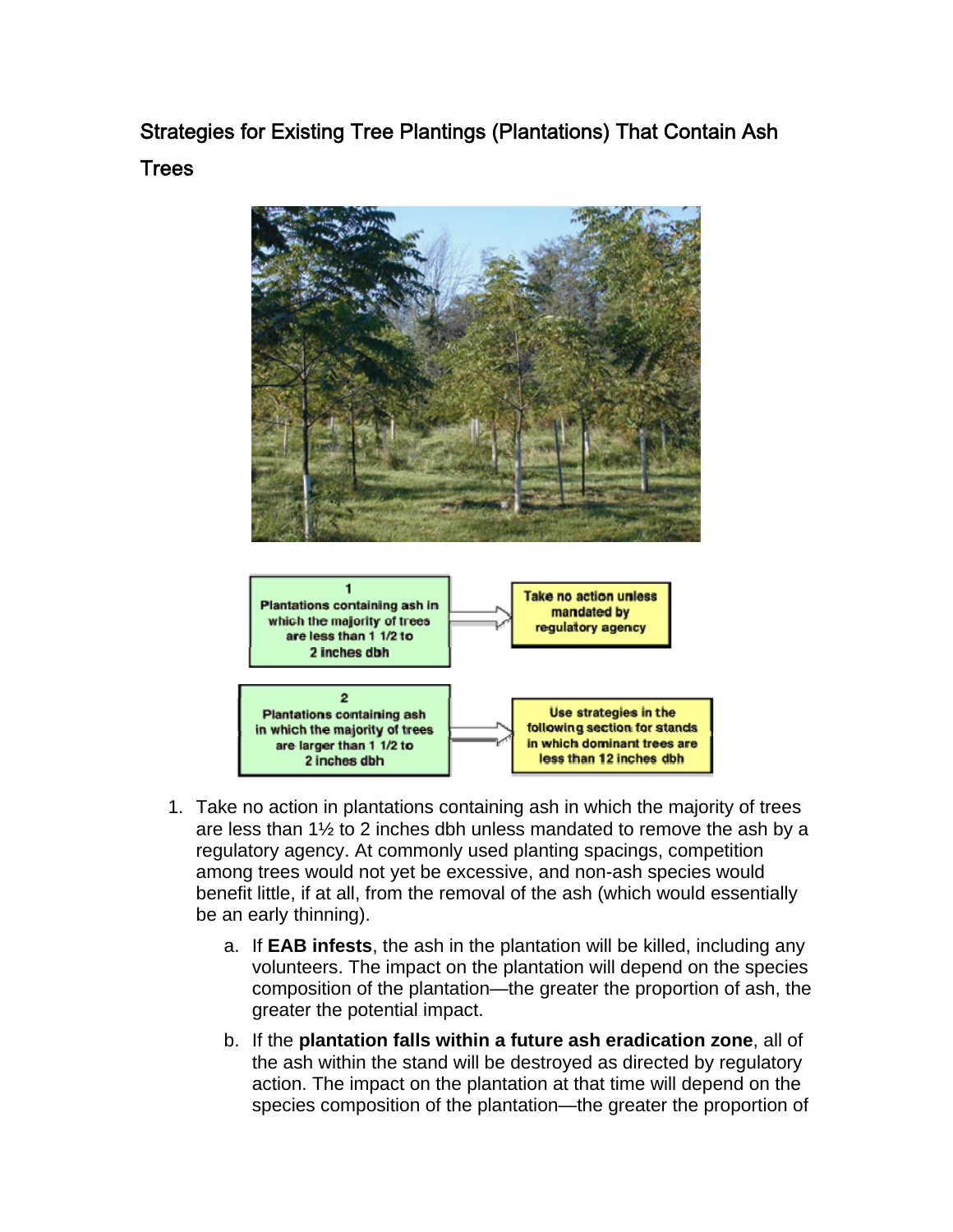ash, the greater the potential impact. If this happens, it is suggested that landowners perform the required eradication themselves whenever possible to minimize collateral damage.

- c. If **EAB doesn't infest** the plantation, ash remains a viable component of the plantation unless removed in the future for non-EAB reasons.
- 2. For plantations containing ash in which the majority of trees are larger than 1½ to 2 inches dbh, use the strategies outlined in the following section for stands in which the dominant trees are less than 12 inches in diameter at breast height.

# Strategies for Stands in Which the Dominant Trees Are Less Than 12 Inches dbh and That Contain Ash Trees



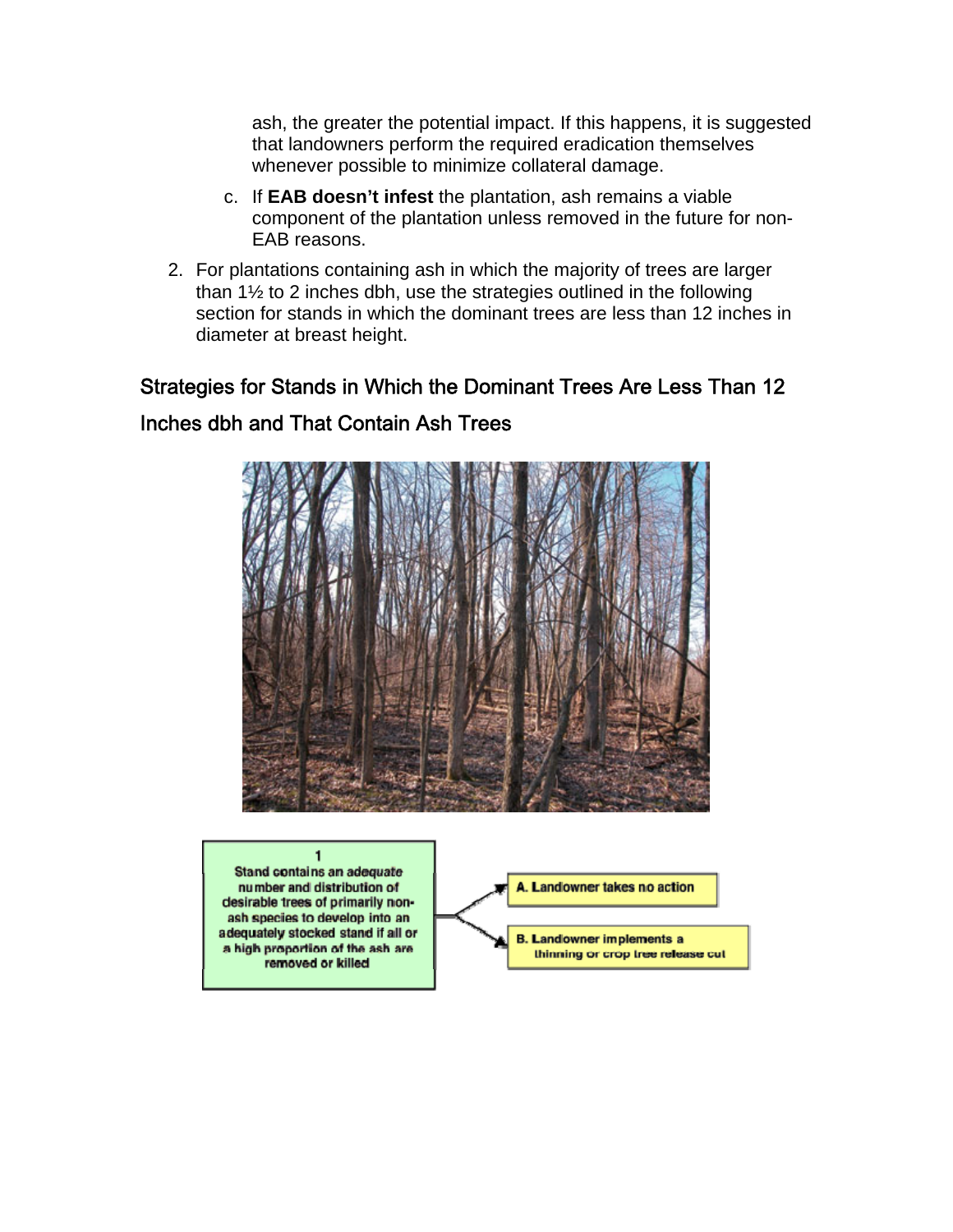

- 1. Stand contains an adequate number and distribution of non-ash species to develop into an adequately stocked stand if all or a high proportion of the ash are removed or killed.
	- A. Landowner decides to take no action.
		- a. If **EAB infests**, all ash trees are killed and the opportunity has been lost to reduce the potential impact of EAB by reducing the proportion of ash in the stand and shifting some or all of the stand growth to non-ash species through thinning or a crop tree release cut.
		- b. If the stand **falls within a future ash eradication zone**, all of the ash within the stand will be destroyed as directed by regulatory action. If this happens, it is suggested that landowners perform the eradication themselves whenever possible to minimize collateral damage.
		- c. If **EAB doesn't infest**, the stand composition is unaltered by EAB.
	- B. Landowner decides to implement a thinning or crop tree release cut in the stand4.
		- a. If **EAB infests**, many or most of the ash trees that were in the stand will have been removed; those remaining will be killed. Some or all of the stand growth will have been shifted to non-ash species, and the impact of EAB will have been reduced.
		- b. If the stand **falls within a future ash eradication zone**, at that time any remaining ash will be destroyed by regulatory action. For this reason, when thinning or carrying out a crop tree release, it may be advisable to substantially reduce or eliminate ash from stands at high risk close to the EAB infestation. If the stand falls within a future ash eradication zone, it is suggested that landowners perform the required eradication themselves whenever possible to minimize collateral damage.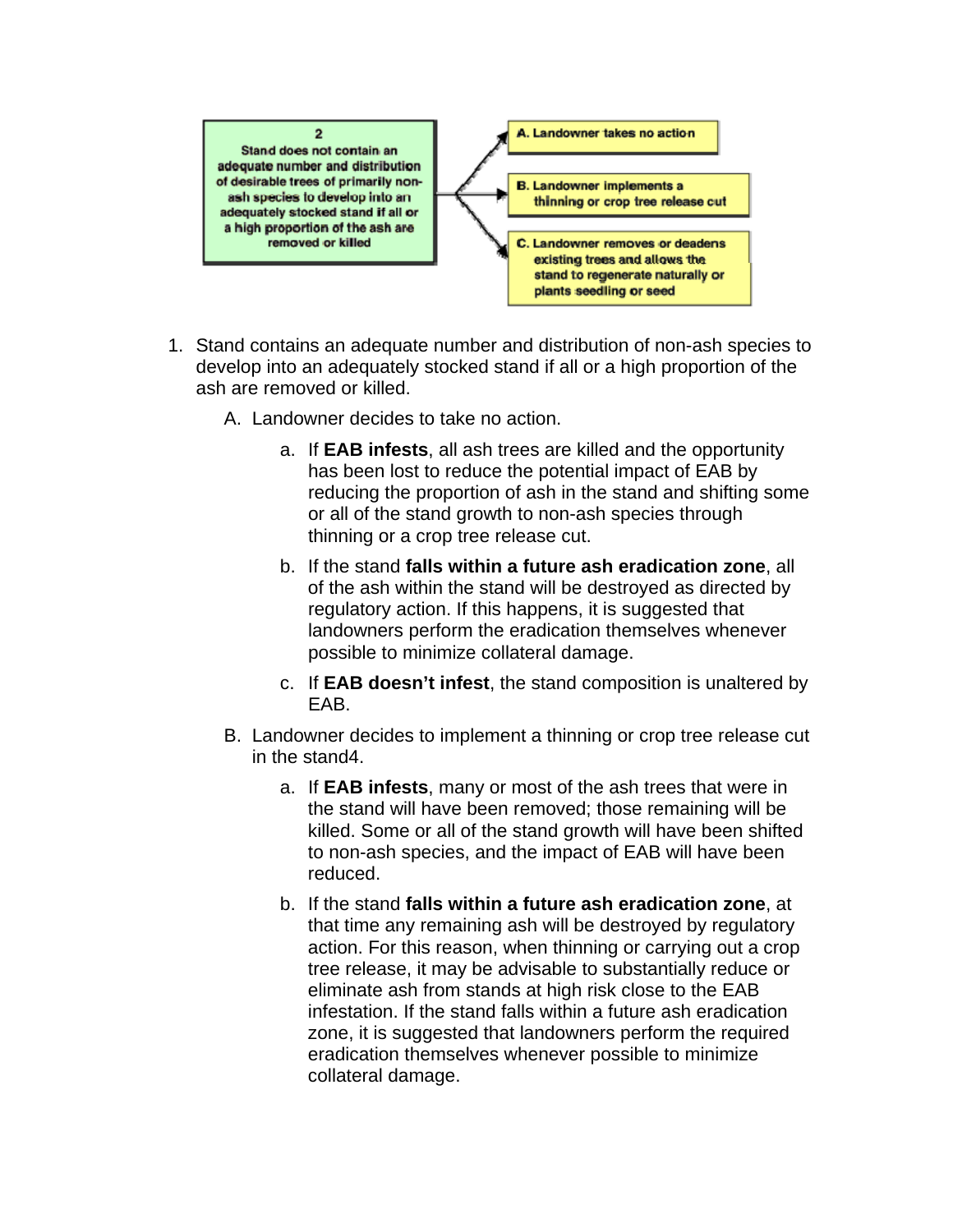- c. If **EAB doesn't infest**, some or all of the ash trees in the stand will have been removed and some or all of the growing capacity of the stand shifted to non-ash species.
- 2. Stand does not contain an adequate number and distribution of non-ash species to develop into an adequately stocked stand if all or a high proportion of the ash are removed or killed. This type of stand is particularly difficult to address because by definition there are insufficient non-ash trees to develop into a desirable woodland. A thinning or crop tree release cut, therefore, would accomplish the less-than-desirable objective of shifting the species composition and growth to undesirable species. Landowners with such stands must very carefully examine (and perhaps reaffirm) their ownership goals and objectives for each stand and which species will satisfy those goals before choosing any management strategy.

A. Landowner decides to take no action.

- a. If **EAB infests**, the ash trees in the stand will be killed and there will be too few trees of desirable species left to develop the area into a stand satisfying the ownership objectives.
- b. If the stand **falls within a future ash eradication zone**, at that time the ash will be destroyed as directed by regulatory action and there will be too few ash remaining to develop the area into a stand satisfying the ownership objectives.
- c. If **EAB doesn't infest**, the stand composition is unaltered by EAB, with ash remaining as a potentially important component of the stand's future composition.
- B. Landowner decides to implement a thinning or crop tree release cut on the existing stand
	- a. If **EAB infests**, the remaining ash trees in the stand will be killed and there will be too few trees of desirable species left to develop the area into a stand satisfying the ownership objectives.
	- b. If the stand **falls within a future ash eradication zone**, the remaining ash will be destroyed as directed by regulatory action, there is the risk of collateral damage to the stand or site, and there will be too few ash remaining to develop the area into a stand satisfying the ownership objectives.
	- c. If **EAB doesn't infest**, the stand composition will shift in response to the selection criteria used in determining which trees are retained, and the growth rate of the released trees will increase. Stand growth will be shifted to the desirable ash and non-ash species retained, and ash remains as an important species component of the future stand.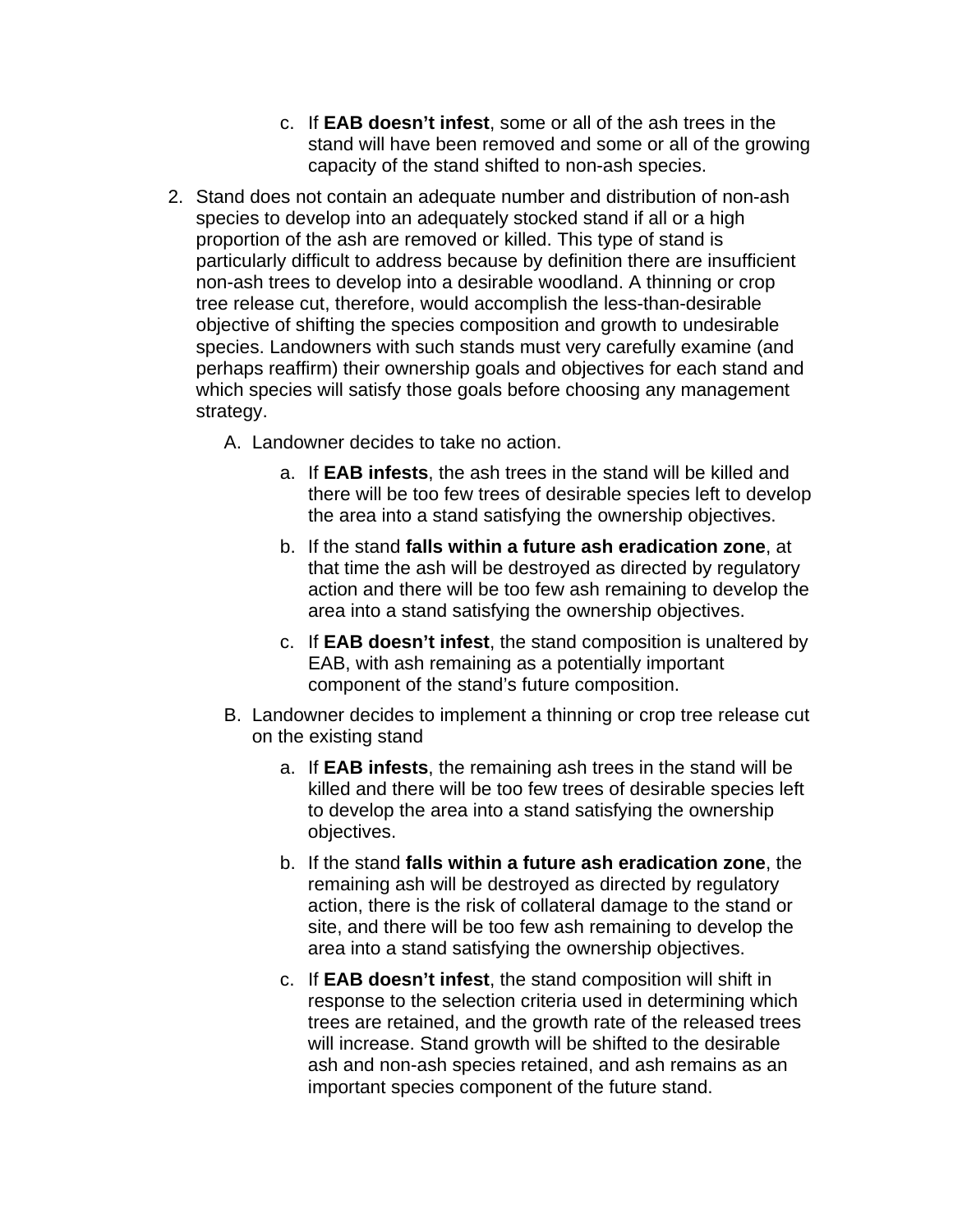- C. Landowner removes (harvests if there is a market) or deadens the existing stand and allows it to regenerate naturally or plants seedlings or seed. This alternative will be viewed as extreme by most landowners, increasingly so the older the stand. It is a land management option, particularly for young stands, when the species composition or stocking of the stand does not meet and cannot effectively be altered to meet ownership objectives. It is obviously an extreme and initially disruptive strategy, and for that reason it is critically important that ownership objectives for the stand be carefully reviewed and confirmed. When faced with this alternative, many woodland owners will decide that it is more desirable to alter the management objectives for a particular stand than undertake such a disruptive strategy; others with less flexible management goals will pursue the strategy. If reducing the potential impact of EAB on the stand is an objective, some effort will be needed in most stands to reduce or eliminate ash sprouting and natural regeneration.
	- a. If **EAB infests**, the impact on the stand will be minimized to the extent that the strategy was successful in producing an adequate number of non-ash trees to develop into a stand that satisfies the ownership objectives. Any ash trees present in the stand will be killed.
	- b. If the stand **falls within a future ash eradication zone**, any ash present will be destroyed as directed by regulatory action, and there is the risk of collateral damage to the stand or site. If this happens, it is suggested that landowners perform the ash eradication themselves whenever possible to minimize damage.
	- c. If **EAB doesn't infest**, to the extent that the strategy was successful, the landowner will have a young stand that more effectively satisfies ownership goals and objectives than the one that previously occupied the site. While the percentage of ash in the stand may have been substantially reduced, the ash present may be retained as part of the future stand.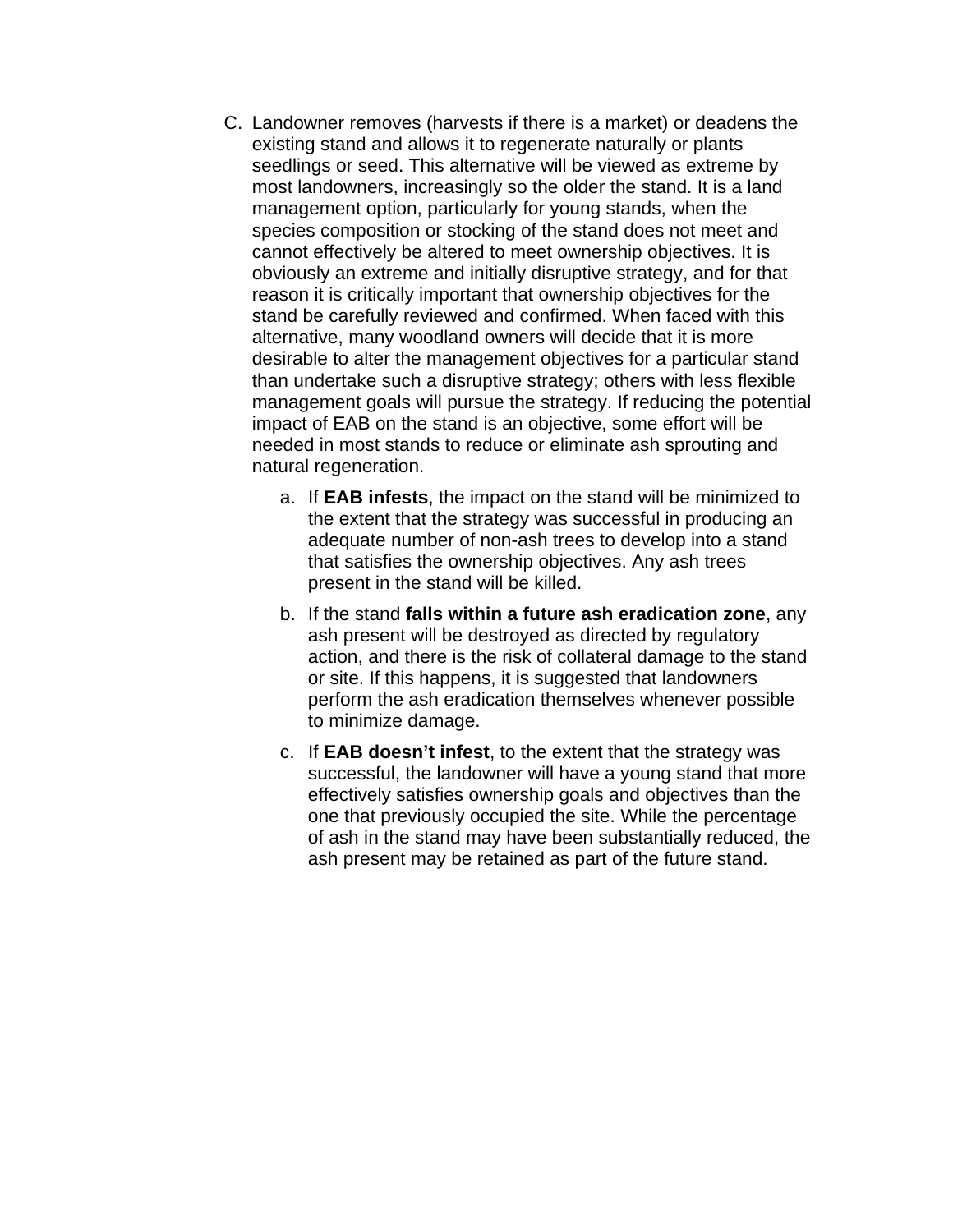Strategies for Stands in Which the Dominant Trees Are Greater Than 12 Inches dbh and That Contain Ash Trees



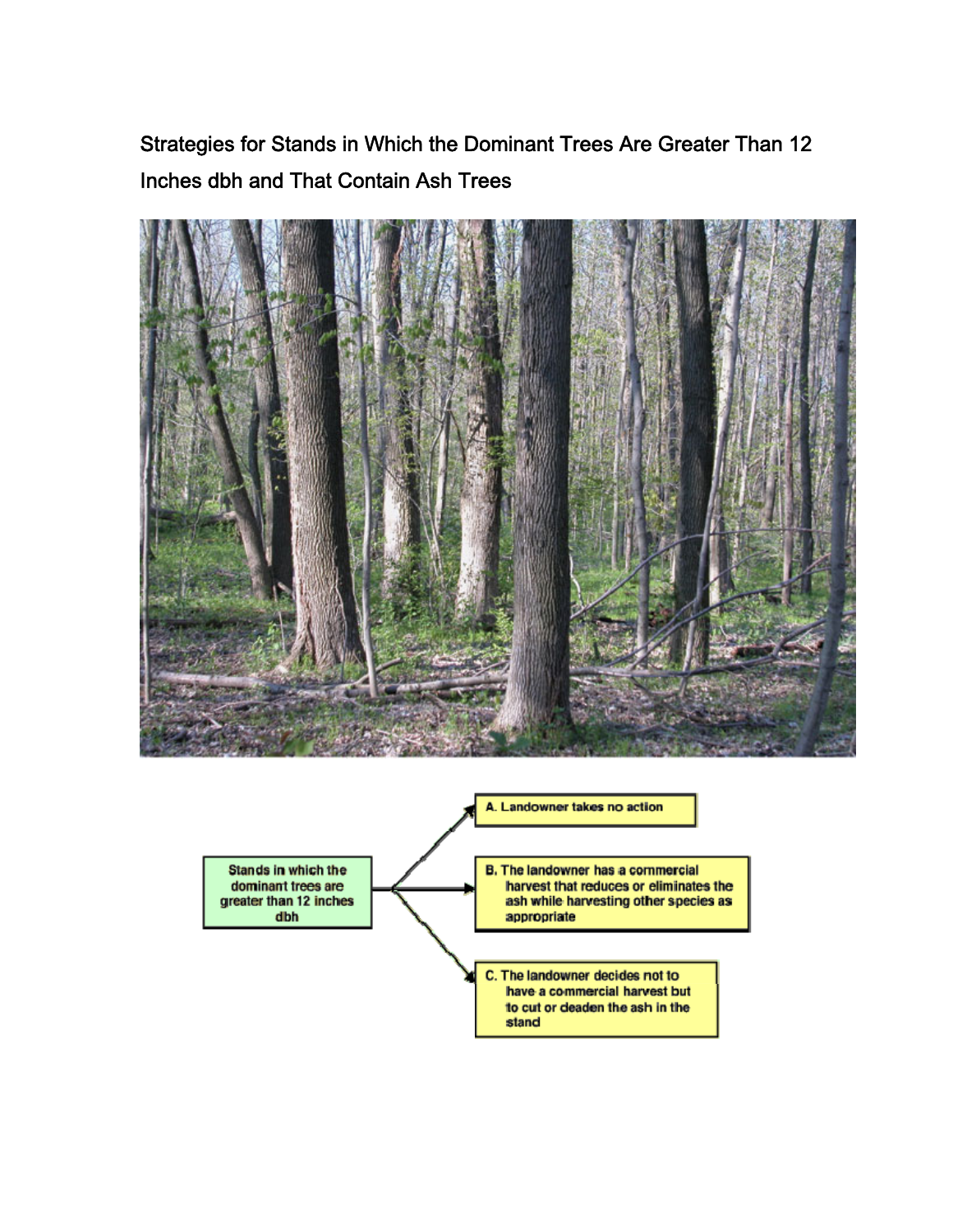- A. The landowner decides to take no action.
	- a. If **EAB infests**, all of the ash trees will be killed, any monetary value of the ash will be lost unless salvaged, future management options for the stand may be reduced, and there will be standing dead trees that can provide important wildlife habitat needs, but which will be a safety hazard.
	- b. If the stand **falls within a future ash eradication zone**, all of the ash within the stand will be destroyed as directed by regulatory action, any monetary value of the ash will be lost unless salvaged, and future management options for the stand may be reduced. If this happens, it is suggested that landowners perform the eradication themselves whenever possible to minimize collateral damage.
	- c. If **EAB doesn't infest**, the stand composition will be unaltered by EAB.
- B. The landowner decides to have a commercial harvest that reduces or eliminates the ash component of the woodland while harvesting other species as appropriate. Irrespective of EAB activity, as a result of the commercial harvest:
	- o The landowner will have received income from the harvest.
	- o The character of the woodland will be altered.
	- $\circ$  The landowner will have the opportunity to establish long-range goals for the stand and implement a management plan to accomplish those goals.
	- d. If **EAB infests**, the impact of emerald ash borer will be reduced or completely eliminated, depending on how completely ash was removed from the stand (some ash may be intentionally retained and some natural ash reproduction may have occurred). Any remaining ash will be killed by EAB.
	- e. If the stand **falls within a future ash eradication zone**, all of the ash remaining in the stand will be destroyed as directed by regulatory action. If this happens, it is suggested that landowners perform the eradication themselves whenever possible to minimize collateral damage.
	- f. If **EAB doesn't infest**, the composition of the stand will be unaltered by EAB. However, as a result of the harvest, ash will make up a substantially smaller proportion of the trees in the stand or will be absent entirely.
- C. The landowner decides not to have a commercial harvest but cuts or deadens the ash in the stand. Irrespective of EAB activity, as a result of this activity: